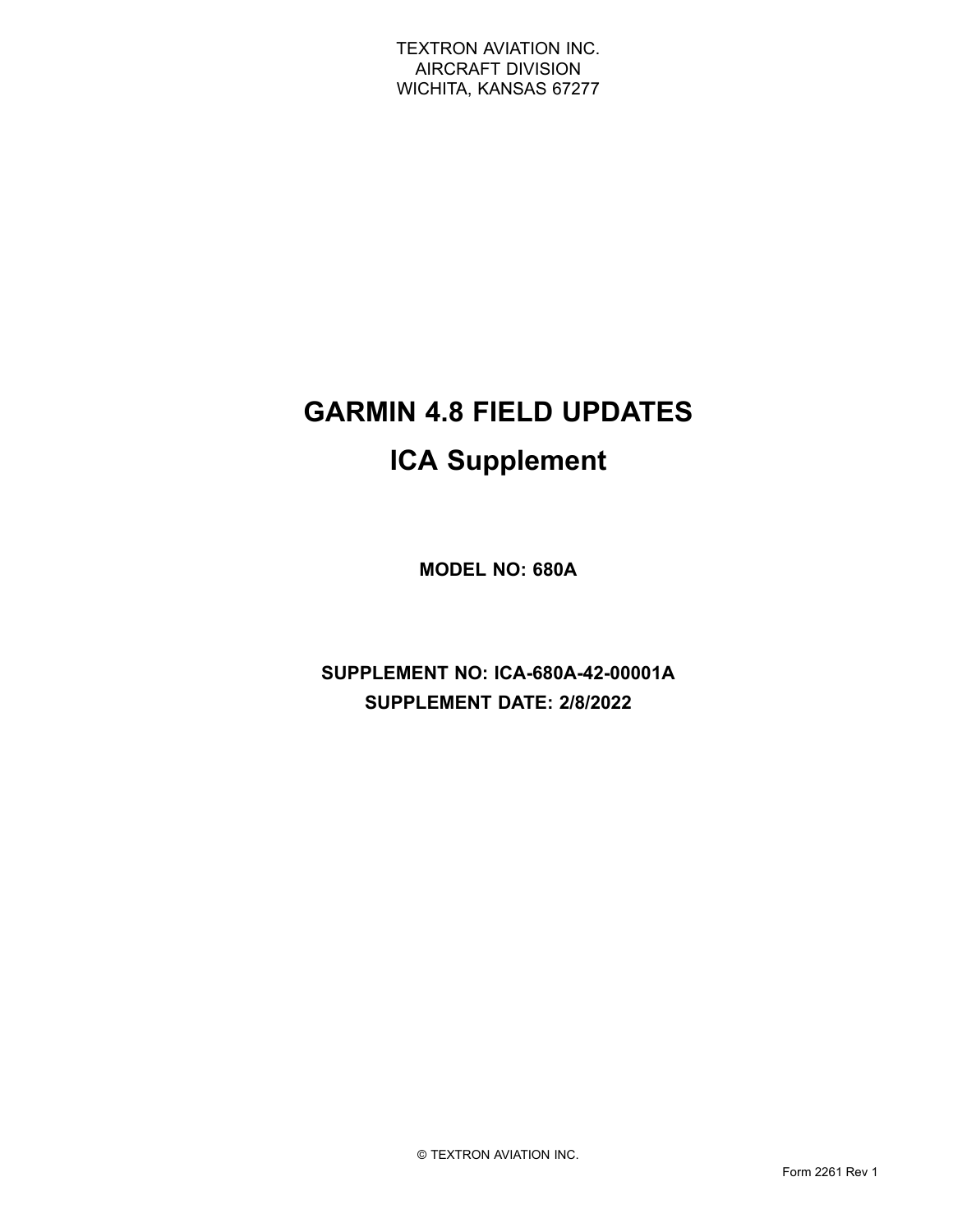#### **REVISIONS**

| ICA-680A-42-00001                                                                                                                                                                                                                                                                                                   | Rev: A                    | Date: Feb 8/2022                                                                                                                                                 |  |
|---------------------------------------------------------------------------------------------------------------------------------------------------------------------------------------------------------------------------------------------------------------------------------------------------------------------|---------------------------|------------------------------------------------------------------------------------------------------------------------------------------------------------------|--|
| <b>ICA Summary</b>                                                                                                                                                                                                                                                                                                  | Pages 1-2                 |                                                                                                                                                                  |  |
| <b>Manuals Affected</b>                                                                                                                                                                                                                                                                                             | <b>Description</b>        | <b>Title</b>                                                                                                                                                     |  |
| Model 680A Maintenance Manual                                                                                                                                                                                                                                                                                       |                           |                                                                                                                                                                  |  |
| This ICA supplement was incorporated in Revision 12 of the Model 680A Maintenance Manual<br>$\bullet$<br>rendering this ICA Supplement Obsolete.                                                                                                                                                                    |                           |                                                                                                                                                                  |  |
| Appendix A: Illustrated Parts<br>Catalog                                                                                                                                                                                                                                                                            |                           |                                                                                                                                                                  |  |
| This ICA supplement was incorporated in Revision 12 of the Model 680A Maintenance Manual<br>$\bullet$<br>rendering this ICA Supplement Obsolete.                                                                                                                                                                    |                           |                                                                                                                                                                  |  |
| Appendix B: Wiring Diagram<br>Manual                                                                                                                                                                                                                                                                                | Not Used                  |                                                                                                                                                                  |  |
|                                                                                                                                                                                                                                                                                                                     |                           |                                                                                                                                                                  |  |
| ICA-680A-42-00001                                                                                                                                                                                                                                                                                                   | $Rev: -$                  | Date: Feb/03/2021                                                                                                                                                |  |
| <b>ICA Summary</b>                                                                                                                                                                                                                                                                                                  | Pages 1-7                 |                                                                                                                                                                  |  |
| <b>Manuals Affected</b>                                                                                                                                                                                                                                                                                             | <b>Description</b>        | <b>Title</b>                                                                                                                                                     |  |
| Model 680A Maintenance<br>Manual                                                                                                                                                                                                                                                                                    | 31-33-00 pages<br>$1 - 2$ | Aircraft Recording System (AReS II) - Description and<br>Operation                                                                                               |  |
| Updated Note after Step 3.A to show Airplanes with software version A3 or A2, use configuration file<br>$\bullet$<br>680A-16.2.0.4.cfg (part number: 8445003-4).                                                                                                                                                    |                           |                                                                                                                                                                  |  |
| Model 680A Maintenance<br>Manual                                                                                                                                                                                                                                                                                    | 31-33-00 pages<br>501-507 | Aircraft Recording System (AReS II) - Adjustment/Test                                                                                                            |  |
| Updated Note after Step 2.C.(2) and Step 2.D.(3).(d) to show Airplanes with software version A3 or A2,<br>use configuration file 680A-16.2.0.4.cfg (part number: 8445003-4).                                                                                                                                        |                           |                                                                                                                                                                  |  |
| Model 680A Maintenance<br>Manual                                                                                                                                                                                                                                                                                    | 34-55-00 pages<br>501-504 | Garmin Datalink System - Adjustment/Test                                                                                                                         |  |
| Added para 2.C.(3) for -0248 and On, Airplanes -0001 thru -0247 that Incorporate SB680A-34-10, and<br>$\bullet$<br>Airplanes -0001 thru -0247 that Incorporate SB680A-34-16 with the GDL 69A SXM installed. Updated<br>serialization steps 2.C.(1)and 2.C.(2).                                                      |                           |                                                                                                                                                                  |  |
| Model 680A Maintenance<br>Manual                                                                                                                                                                                                                                                                                    | 42-10-00 pages<br>501-502 | Garmin G5000 Integrated Avionics System Software -<br>Adjustment/Test                                                                                            |  |
| Garmin 4.8 Update with Legacy Hardware - Added references to Garmin G5000 Integrated Avionics<br>$\bullet$<br>System LRU Software Version A2 Configuration - Adjustment/Test.<br>Added original hardware prefix 2009. to software versions 40, 45, and A2, and prefix 2877. to software<br>$\bullet$<br>version A3. |                           |                                                                                                                                                                  |  |
| Model 680A Maintenance<br>Manual                                                                                                                                                                                                                                                                                    | 42-10-15 pages<br>501-572 | Garmin G5000 Integrated Avionics System LRU Software<br>Version A2 Configuration (Airplanes -0001 thru -0247<br>that Incorporate SB680A-34-16) - Adjustment/Test |  |
| New Section.                                                                                                                                                                                                                                                                                                        |                           |                                                                                                                                                                  |  |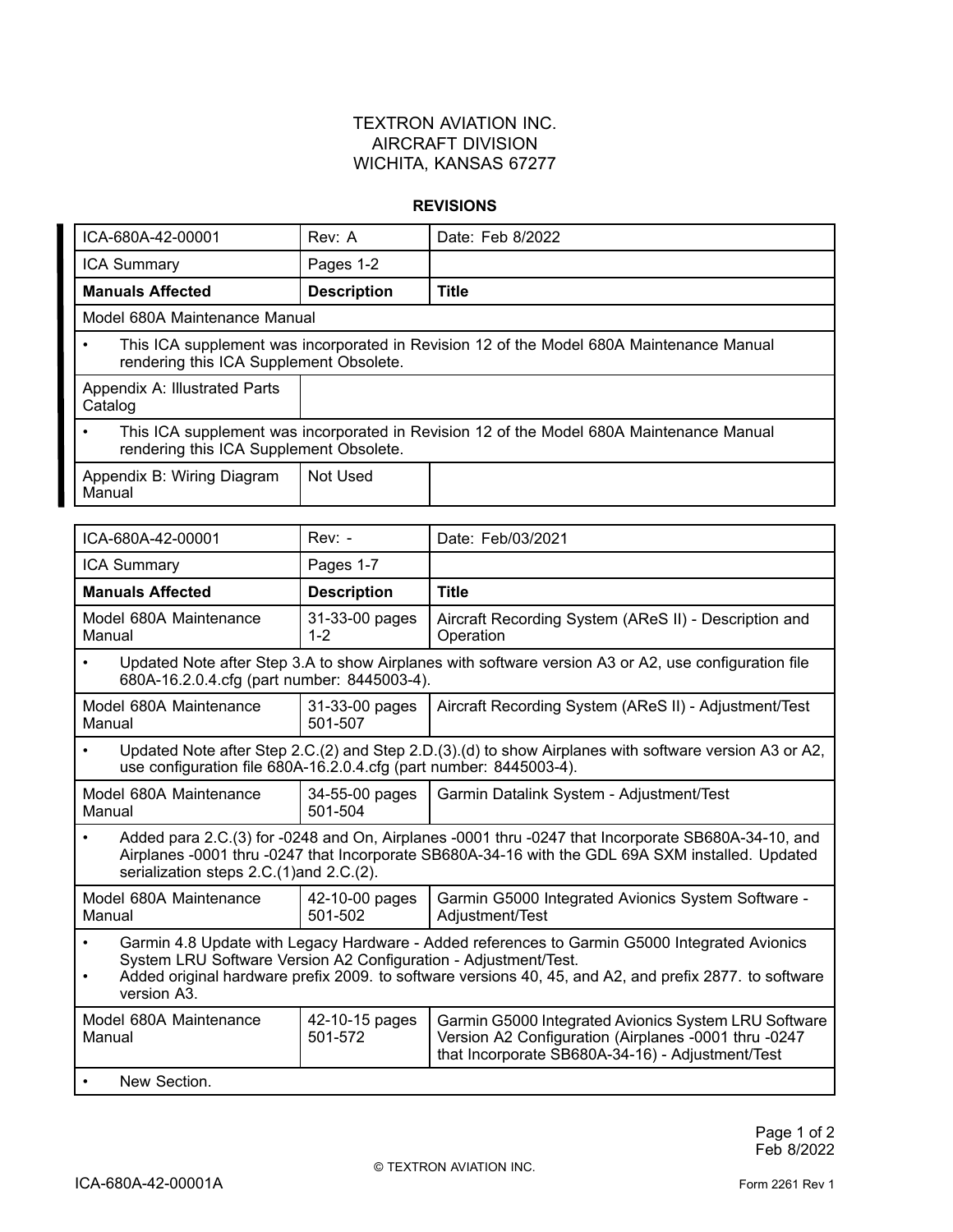| Model 680A Maintenance<br>Manual                                                                                     | 42-10-16 pages<br>501-517               | Garmin G5000 Integrated Avionics System Option<br>Loading for Software Version A2 Configuration (Airplanes<br>-0001 Thru -0247 that Incorporate SB680A-34-16) -<br>Adjustment/Test |  |
|----------------------------------------------------------------------------------------------------------------------|-----------------------------------------|------------------------------------------------------------------------------------------------------------------------------------------------------------------------------------|--|
| New Section.                                                                                                         |                                         |                                                                                                                                                                                    |  |
| Model 680A Maintenance<br>Manual                                                                                     | 42-10-17 pages<br>201-224               | Garmin G5000 Integrated Avionics System Base<br>Software Version A2 Configuration (Airplanes -0001 Thru<br>-0247 that Incorporate SB680A-34-16) - Maintenance<br>Practices         |  |
| New Section.                                                                                                         |                                         |                                                                                                                                                                                    |  |
| Model 680A Maintenance<br>Manual                                                                                     | 42-10-17 pages<br>501-523               | Garmin G5000 Integrated Avionics System Base<br>Software Version A2 Configuration (Airplanes -0001 Thru<br>-0247 that Incorporate SB680A-34-16) - Adjustment/Test                  |  |
| New Section.                                                                                                         |                                         |                                                                                                                                                                                    |  |
| Model 680A Maintenance<br>Manual                                                                                     | 45-40-10 pages<br>201-203               | Update CMC Configuration/CMC Viewer Version -<br><b>Maintenance Practices</b>                                                                                                      |  |
| Added CMC Diagnostic Configuration Upload reference for Airplanes -0001 thru -0247 that Incorporate<br>SB680A-34-16. |                                         |                                                                                                                                                                                    |  |
| Appendix A: Illustrated Parts<br>Catalog                                                                             | See Attached<br>Parts Table (1<br>page) |                                                                                                                                                                                    |  |
| Appendix B: Wiring Diagram<br>Manual                                                                                 | Not Used                                |                                                                                                                                                                                    |  |

#### **1. ICA Obsolescence**

A. This publication and its contents have been incorporated into the applicable manuals in the revisions noted above. Refer to the most current revision of the manuals listed above for the most up to date Instructions for Continued Airworthiness.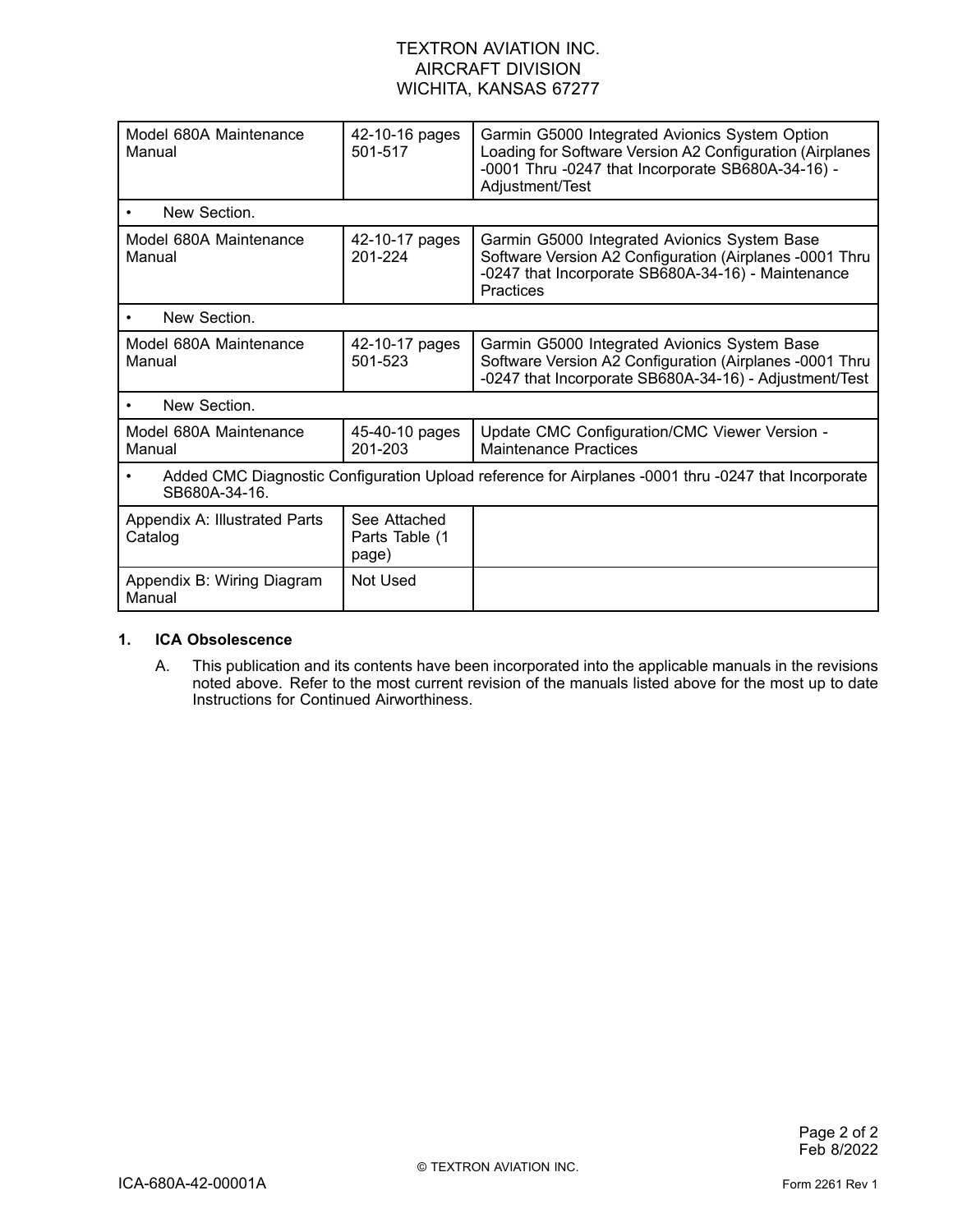### **SUPPLEMENT NO: ICA-680A-42-00001A**

### **APPENDIX A: ILLUSTRATED PARTS CATALOG**

**2. This ICA supplement was incorporated in Revision 12 of the Model 680A Maintenance Manual rendering this ICA Supplement Appendix Obsolete.**